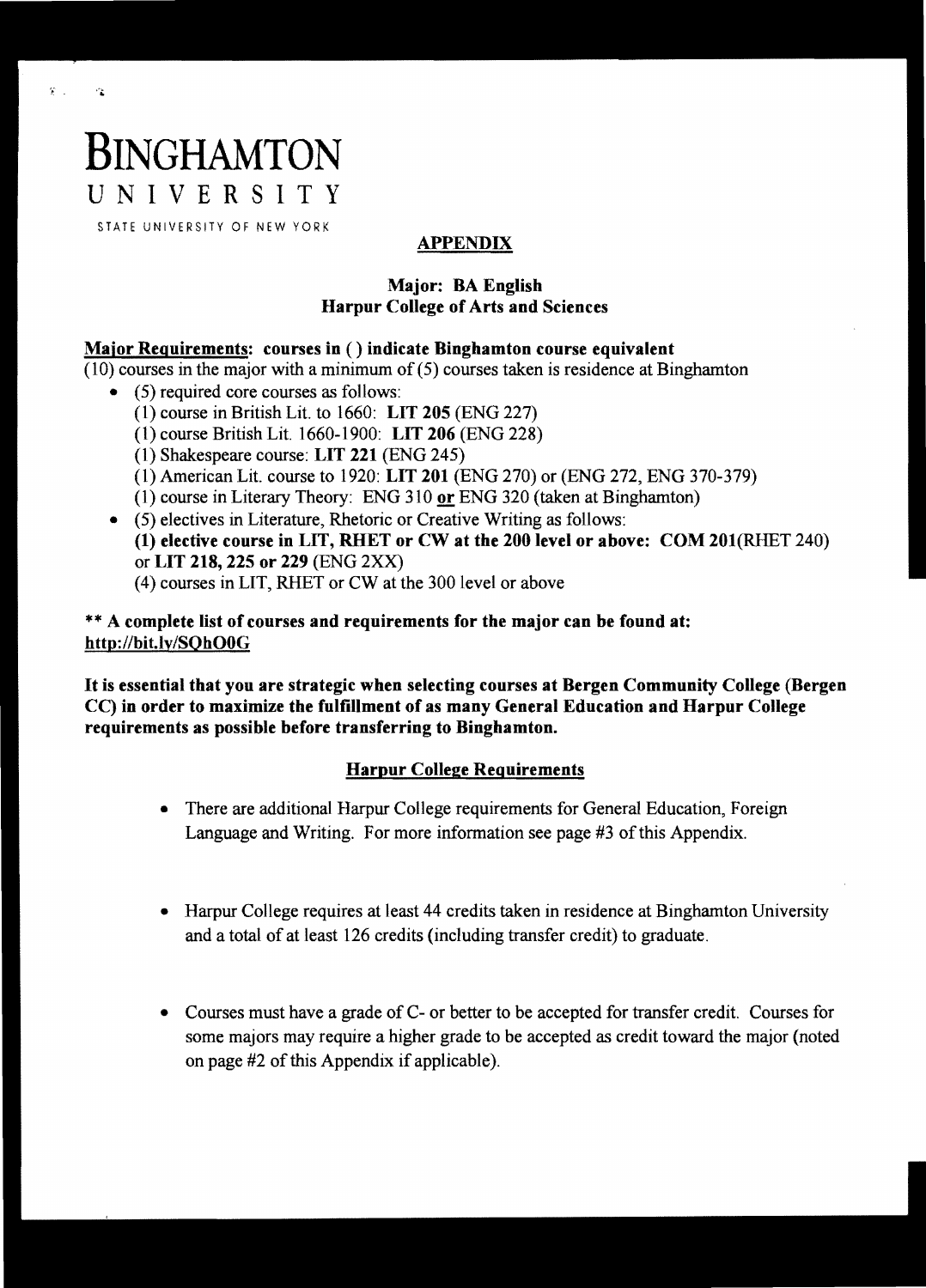Please Note: The schedule below is only one example of how the BA in English major can be completed in eight semesters. Your academic advisor or major advisor may recommend that you take courses in a different sequence based on credits eamed previously.

### See specific important departmental information in the University Bulletin at: http://bit.ly/SQhOOG

 $\hat{A}$ 

 $\ddot{\bullet}$ 

The **BOLD** areas below indicate Bergen CC courses that fulfill BA English major requirements & the Binghamton equivalent course follows in ( )

| Year           | Fall                                                                                                                                                                                                                 | <b>Spring</b>                                                                                                                | <b>Key/Notes</b>                                                                                                                                                                  |
|----------------|----------------------------------------------------------------------------------------------------------------------------------------------------------------------------------------------------------------------|------------------------------------------------------------------------------------------------------------------------------|-----------------------------------------------------------------------------------------------------------------------------------------------------------------------------------|
| $\mathbf{1}$   | <b>Bergen CC</b><br>*LIT 205 (ENG 227)                                                                                                                                                                               | <b>Bergen CC</b><br>*LIT 206 (ENG 228)                                                                                       | * Fulfill major core requirement                                                                                                                                                  |
|                | + Gen Ed and other Binghamton<br>requirements                                                                                                                                                                        | + Gen Ed and other Binghamton<br>requirements                                                                                | + All other courses taken should<br>fulfill Gen Ed, additional Foreign<br>Language and Harpur Writing<br>Requirements                                                             |
| $\overline{2}$ | <b>Bergen CC</b><br><b>*LIT 221 (ENG 245)</b>                                                                                                                                                                        | <b>Bergen CC</b><br>*LIT 201(ENG 270)                                                                                        | *Fulfills major core requirement                                                                                                                                                  |
|                | + Gen Ed and other Binghamton<br>requirements                                                                                                                                                                        | ** (1) LIT, RHET or CW course<br>at 200 level or above from<br>elective list on page 1<br>+ Gen Ed and other Binghamton      | **Fulfills (1) 200 level elective<br>+ All other courses taken should<br>fulfill Gen Ed, additional Foreign<br>Language and Harpur Writing<br>Requirements                        |
|                |                                                                                                                                                                                                                      | requirements                                                                                                                 |                                                                                                                                                                                   |
| 3              | <b>Binghamton University</b><br>Go to department to declare<br>major<br>Meet with your major advisor<br>and Harpur advisor<br>* ENG 310 or 320 (fall or spring)<br>$#(1)$ 300 or 400 level LIT, RHET or<br>CW course | <b>Binghamton University</b><br>$#(1)$ 300 or 400 level LIT, RHET<br>or CW course<br>$\sim$ See comment in "Notes" section   | * Fulfills major core requirement<br># fulfills (1)upper level elective<br>$\sim$ Complete any Gen Ed, Harpur<br>Writing and Harpur Language<br>requirements not met at Bergen CC |
|                | $\sim$ See comment in "Notes" section                                                                                                                                                                                |                                                                                                                              |                                                                                                                                                                                   |
| 4              | <b>Binghamton University</b><br>$#(1)$ 300 or 400 level LIT, RHET or<br>CW course<br>$\sim$ See comment in "Notes" section                                                                                           | <b>Binghamton University</b><br>$\#$ (1) 300 or 400 level LIT, RHET<br>or CW course<br>$\sim$ See comment in "Notes" section | # fulfills (1)upper level elective<br>$\sim$ Complete any Gen Ed, Harpur<br>Writing and Harpur Language<br>requirements not met at Bergen CC                                      |

\*It is highly recommended that the Gen Ed Laboratory Science (L), Gen Ed Mathematics (M) and additional foreign language requirement be completed at Bergen CC before transferring to Binghamton (unless they will be fulfilled by courses required for the major that must be taken at Binghamton University)